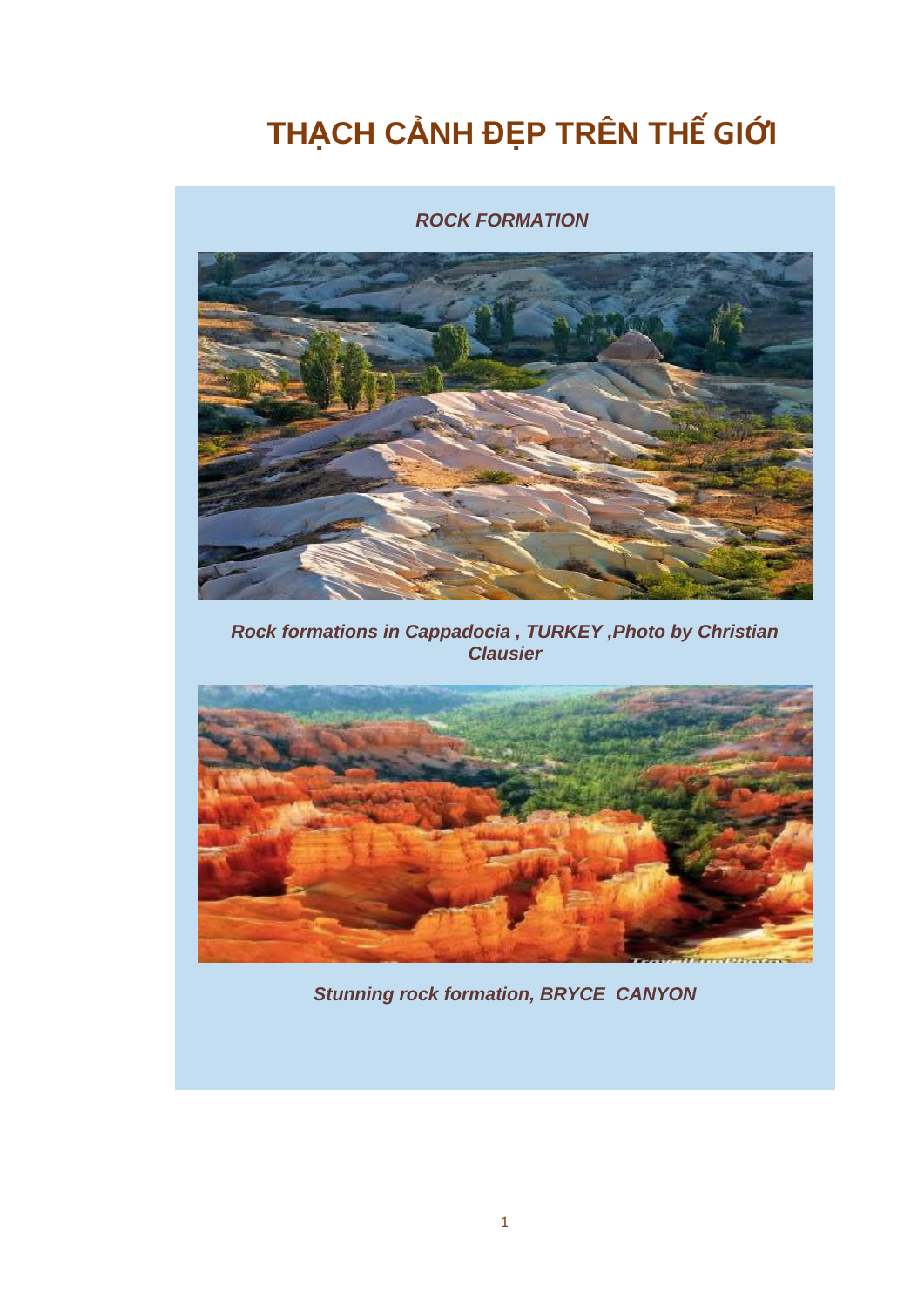

*Rock, N\_E Taiwan by Matthew Fang*



*Rock formations ZHANGJIAJIE*



*Unusual rock formations on the Kuril Islands, Russia*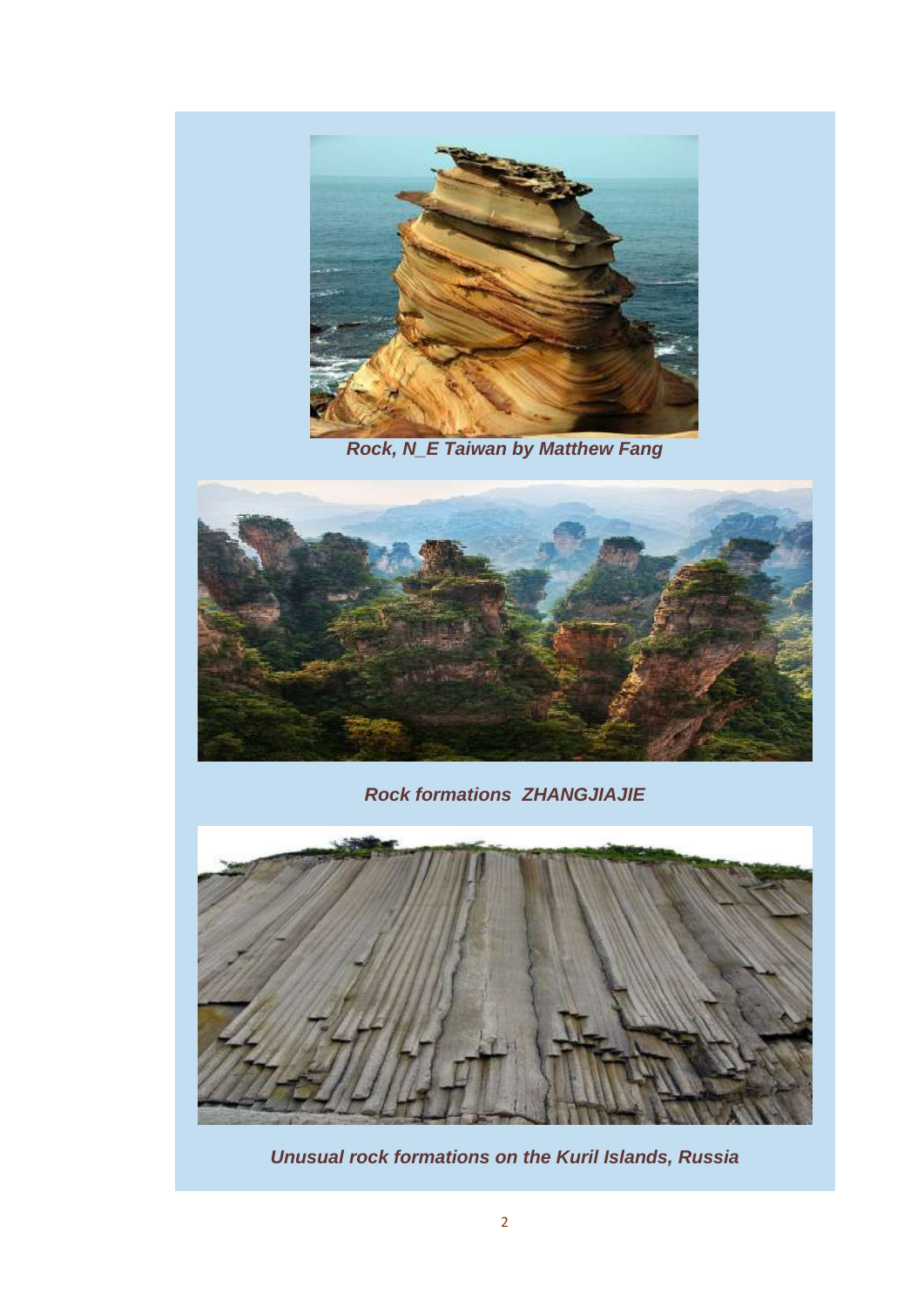

*The Giant's Causeway rock formation*



*Color and texture is amazing, B Bochkoltz*



*Wave rock formation in Arizona, USA, Marie*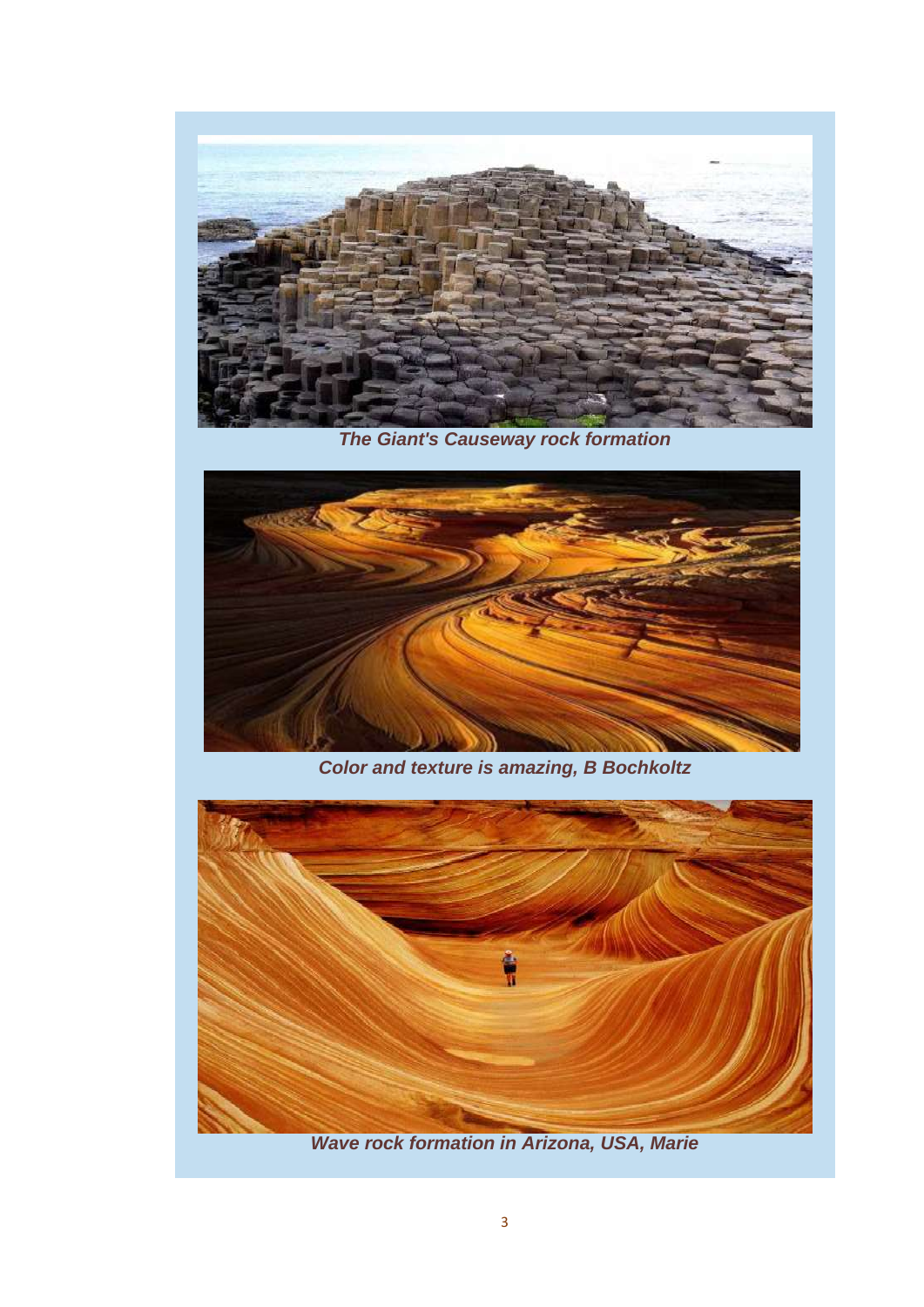

**Natural rock formation - Fish rock** 



awesome rock formation, C Cuenka



Amazing rock formations Blue Canyon - Hopi Indian Reservation<br>Land, Arizona .S Bensimra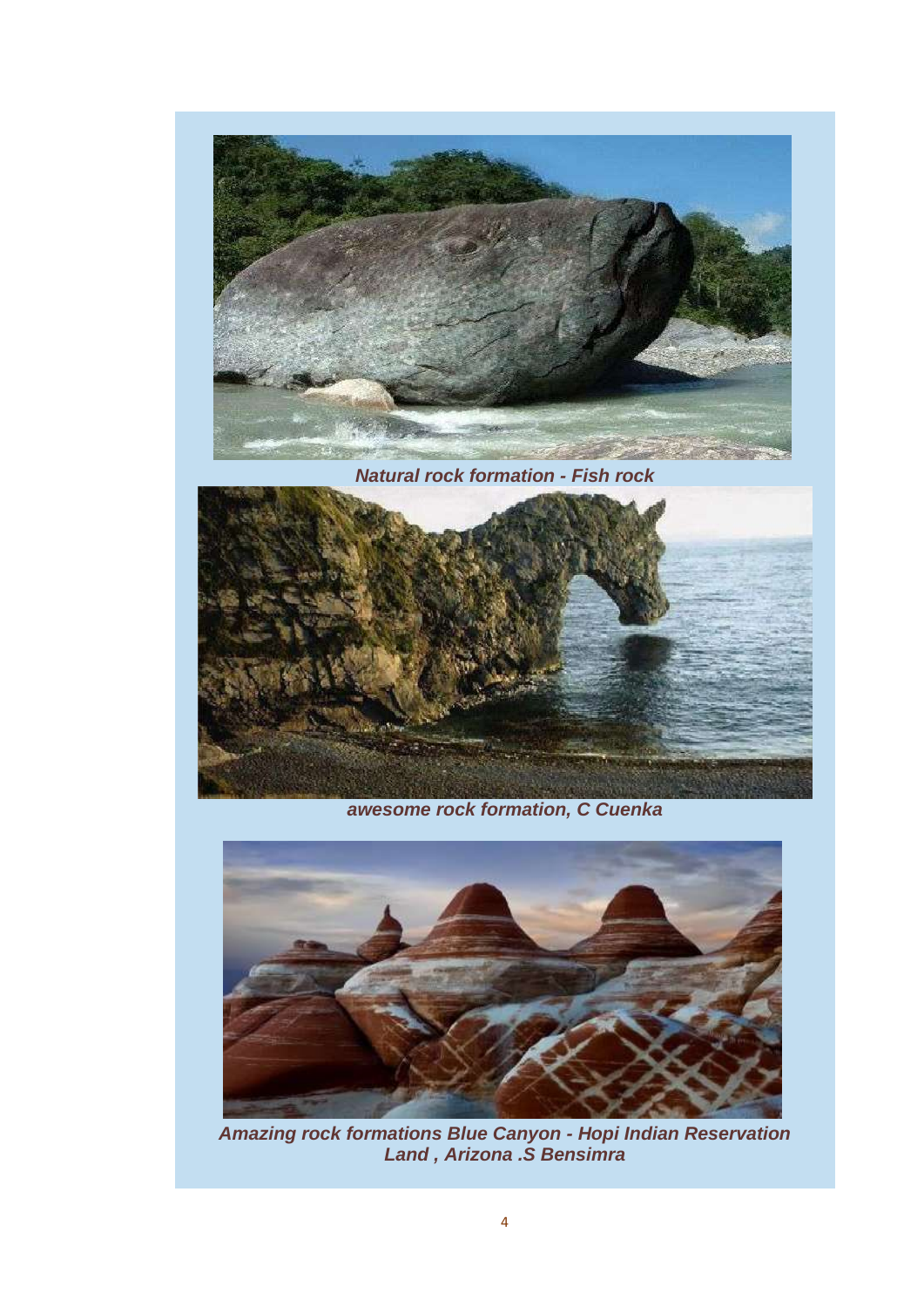

*Reed Flute Cave - Guilin , China , G Lemarlec*



*Beautiful rock formation*



*The volcanic rocks on the shore of Briar 's Island , Nova Scotia .. B Niklasson*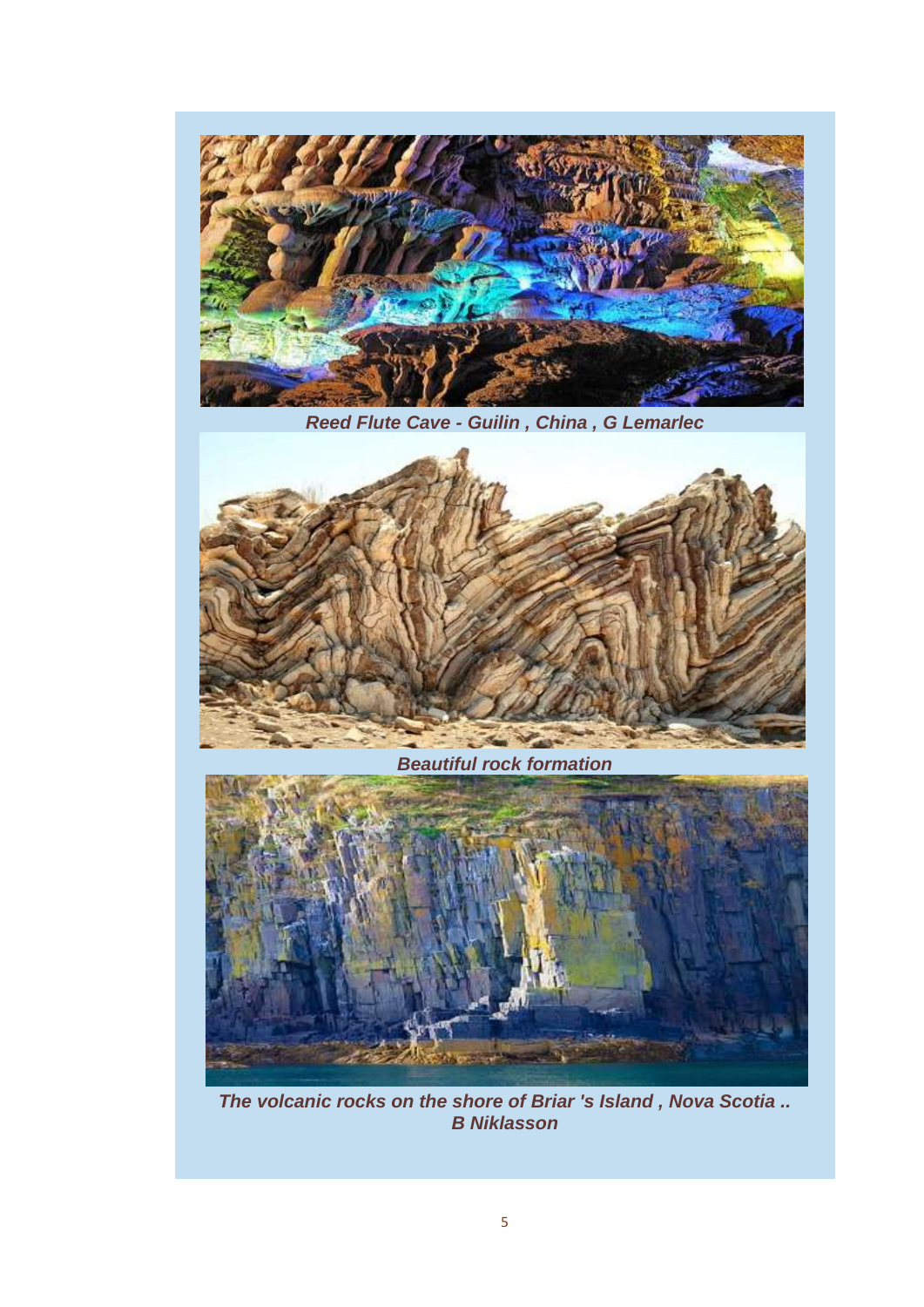

*Spider Skin Texture of the skin of a spider, with a hair root and pollen grains remains adhered to the skin Courtesy of CARBAJO MARIA*



*[Danxia Landform](http://www.flickr.com/photos/chanmelmel/7199909528/)* 丹霞地貌*, [Melinda](http://www.flickr.com/photos/chanmelmel/)*



*Geologist's Rainbow - Petrified Rocks, AZ, Linda Covert*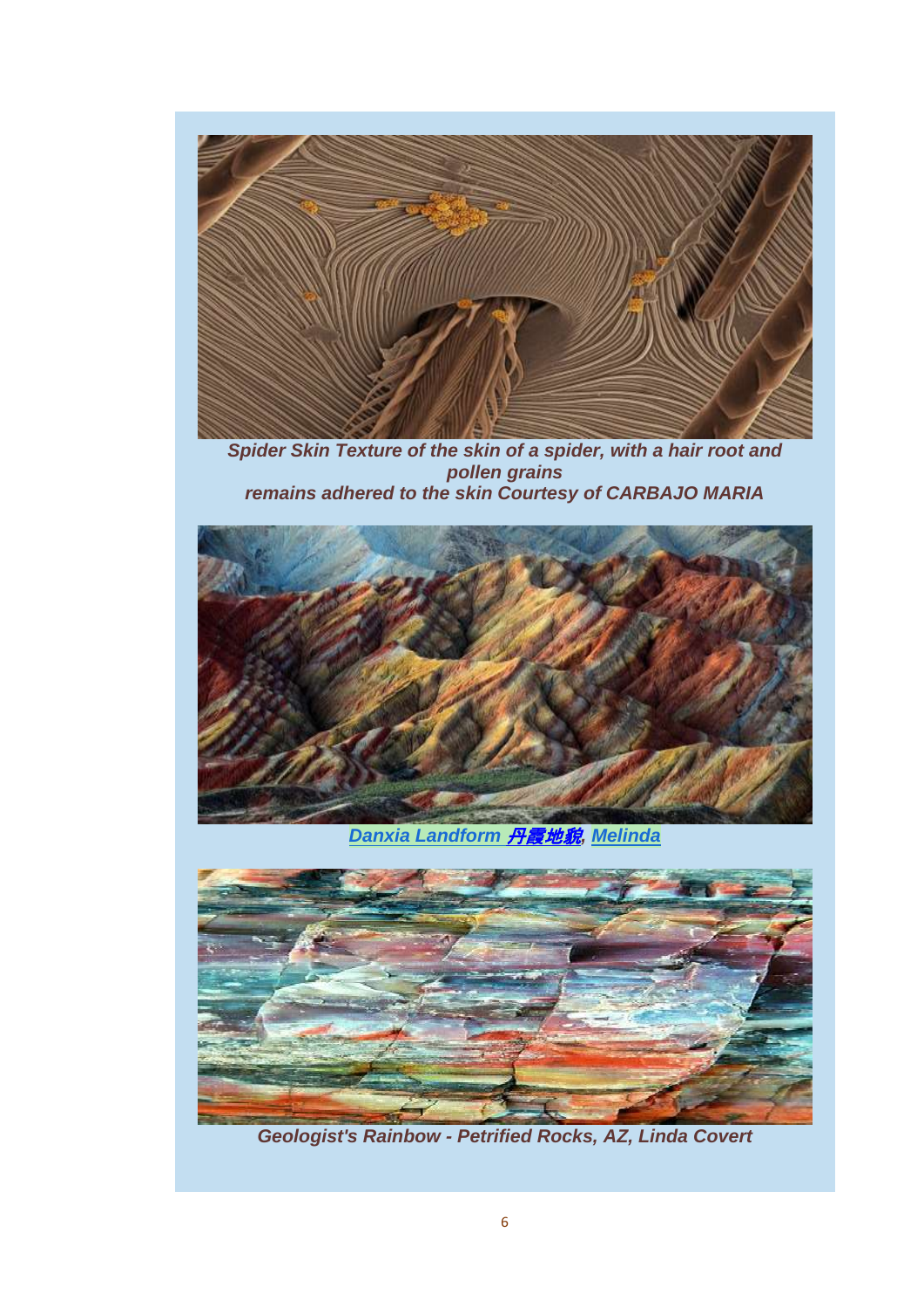

*Weathered Rock Formations ‾ East Zion , Utah , D Williams*



*Fly Geyser Rocks, rich colors given by minerals, D Williams*



*Caves in Lagos , Portugal , D Williams*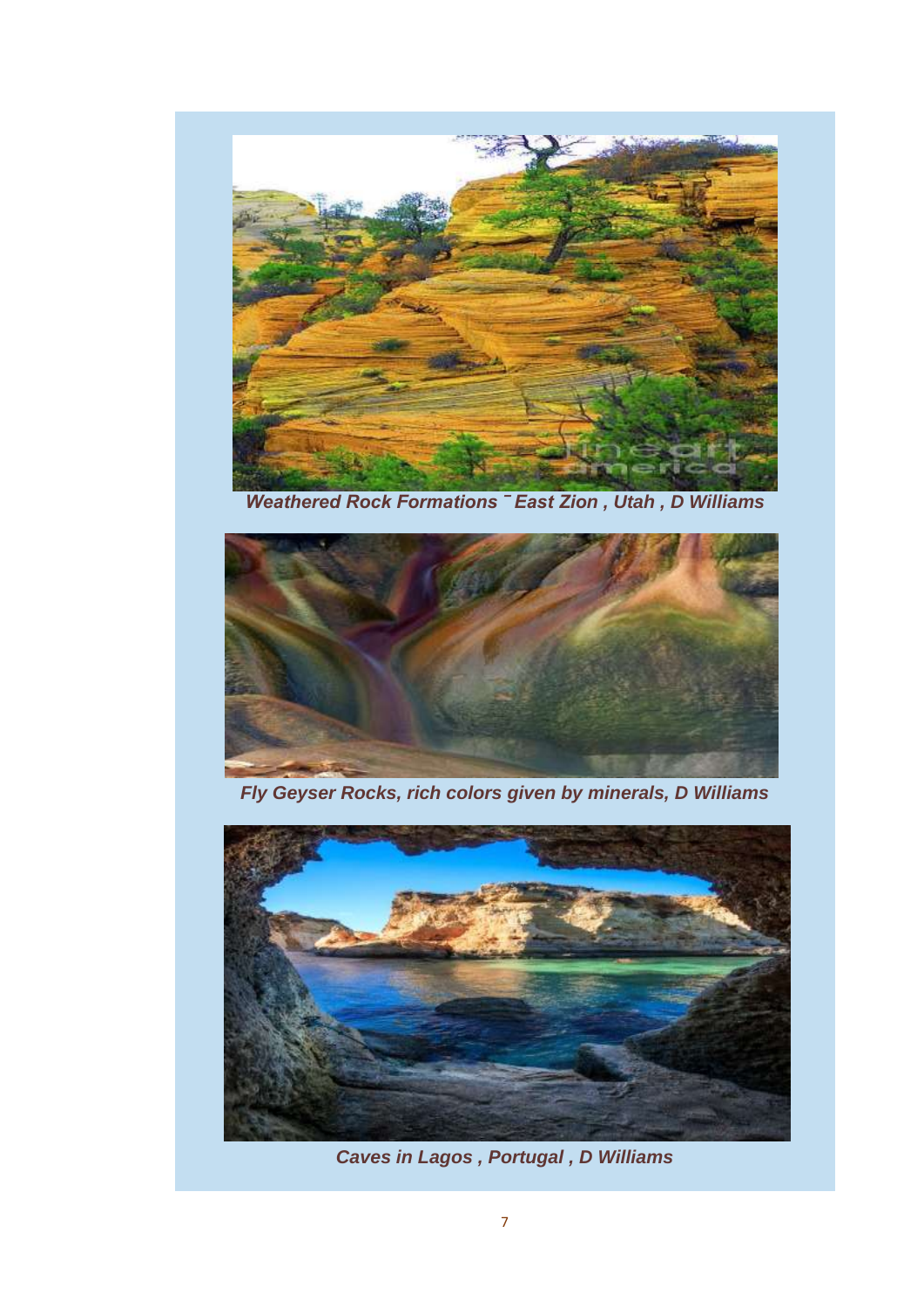

*The Weeping Eye - Antelope Canyon , D Williams*



*Warraweena Sunset, Flinders Ranges , Australia , D Williams*



*Maijishan Caves , Tianshui , China , D Williams*